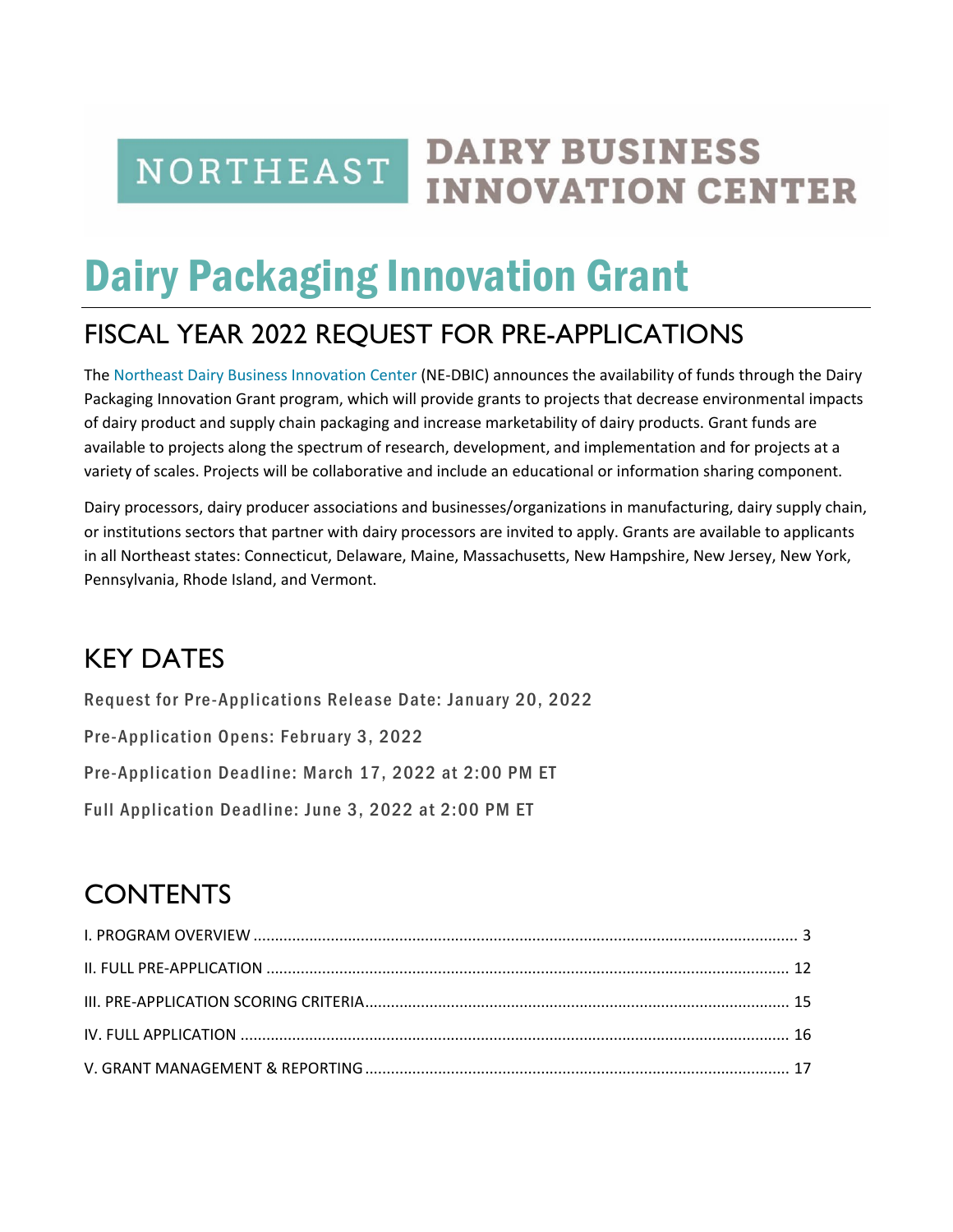## CONTACT

#### PROGRAM QUESTIONS

Kathryn Donovan [Kathryn.Donovan@vermont.gov](mailto:Kathryn.Donovan@vermont.gov) (802) 585-4571

#### WEBGRANTS TECHNICAL ASSISTANCE

Rebecca Brockett [Rebecca.Brockett@vermont.gov](mailto:Rebecca.Brockett@vermont.gov) (802) 636-7016

Support is generally available during business hours: Monday–Friday, 7:45 AM to 4:30 PM ET. Assistance may not be available shortly before deadlines.

#### RESOURCES FOR APPLYING

- Have questions about this grant? Visit our [Dairy Packaging Innovation Grant Q&A.](https://agriculture.vermont.gov/document/dairy-packaging-innovation-grant-qa)
- WebGrants Guides and resources for registering and applying can be found on our Resources for [Applicants and Recipients](https://agriculture.vermont.gov/resources-grant-recipients) webpage.

#### REGISTERING IN WEBGRANTS

Applicants that have not previously registered in WebGrants will need to allow 1-2 business days for their registration to be processed. During that time, applicants will not be able to login to start an application. Please plan your application process accordingly.

#### SUBMISSION POLICY

It is the applicant's responsibility to adhere to all application instructions including the submission dates and times included in this request for applications (RFA). The Northeast Dairy Business Innovation Center via the Vermont Agency of Agriculture, Food & Markets (VAAFM) will accept the last validated electronic submission through the grants management system, [WebGrants,](https://agriculturegrants.vermont.gov/index.do) prior to the posted deadline as the final and sole acceptable submission of an application.

Submission or re-submission of incomplete or delayed applications after the posted deadline, barring exceptional circumstances, will not be accepted.

#### **WebGrants will prevent applications from being submitted after the cut-off time.**

#### SUBMISSION CONFIRMATION

When an application has successfully been submitted, the applicant will receive a confirmation email from [<agriculturegrants.vermont@webgrantsmail.com>](mailto:agriculturegrants.vermont@webgrantsmail.com). Please add this email address to your "safe senders" list. If you do not receive this confirmation, please check your junk or spam folder.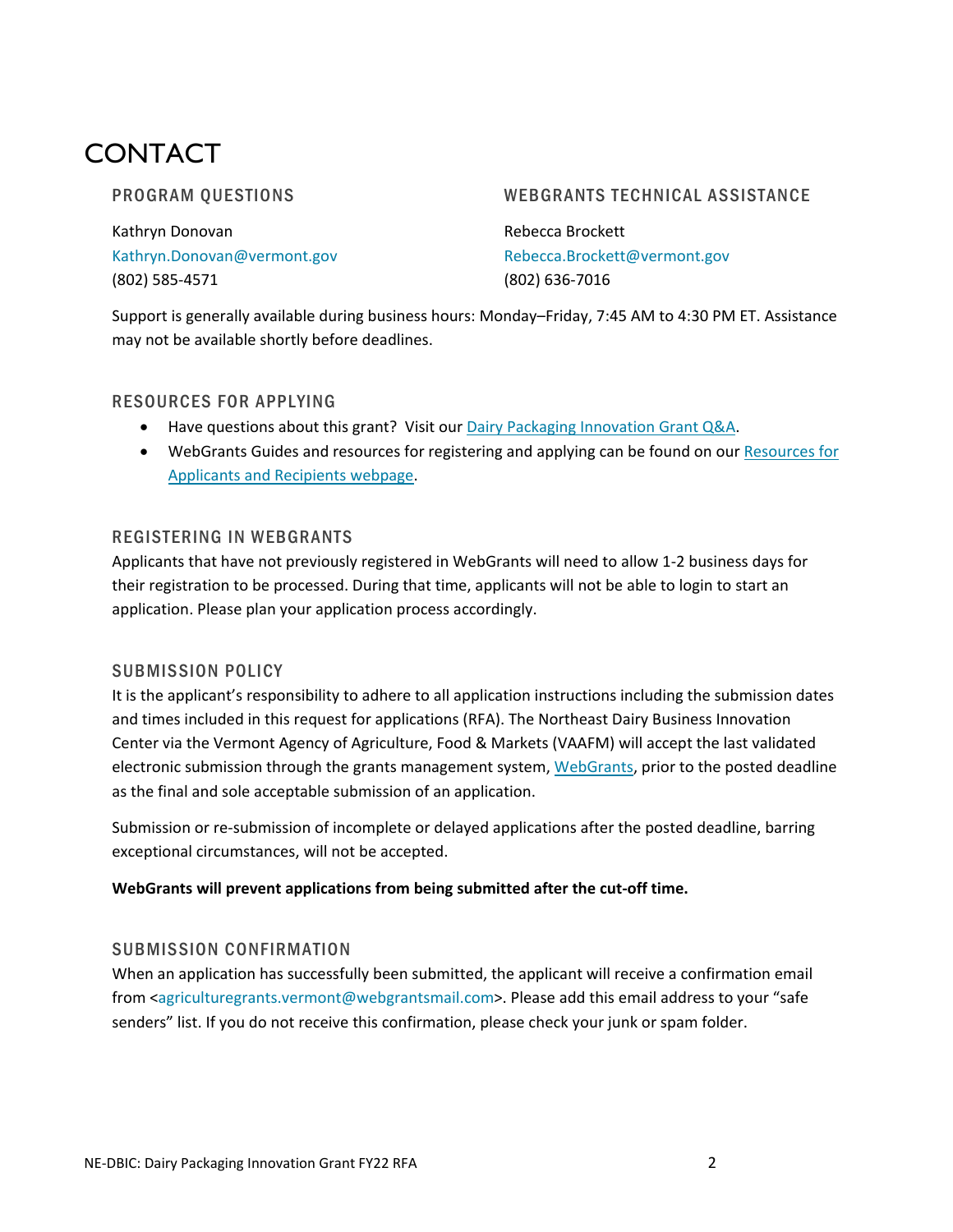## <span id="page-2-0"></span>I. PROGRAM OVERVIEW

## QUICK FACTS

#### THE NORTHEAST DAIRY BUSINESS INNOVATION CENTER

The Northeast Dairy Business Innovation Center (NE-DBIC), hosted by the Vermont Agency of Agriculture, Food and Markets (VAAFM), is one of four USDA-AMS Dairy Business Innovation Initiatives (DBII) in the nation. The NE-DBIC serves the 10-state Northeast region which includes Connecticut, Delaware, Maine, Massachusetts, New Hampshire, New Jersey, New York, Pennsylvania, Rhode Island, and Vermont by supporting dairy businesses through projects that promote the development, production, marketing, and distribution of dairy products. Projects target dairy farms and processors while providing additional support through market research and technical assistance. Since its inception in 2019, the Northeast Dairy Business Innovation Center has received \$12.72 million to support projects in the Northeast region of the U.S.

#### ELIGIBILITY SUMMARY

Dairy processors and producer associations are eligible to apply independently. Businesses or organizations in manufacturing, dairy supply chain, or institutions sectors that partner with dairy processors are invited to apply.

MINIMUM & MAXIMUM AWARD Minimum: \$75,000

Maximum: \$350,000

Match: A 25% (cash or in-kind) match commitment is required.

TOTAL AVAILABLE FUNDS \$1,000,000

PROJECT LENGTH Approximately 24 months.

#### FUNDING SOURCE

Funds are available through the Northeast Dairy Business Innovation Center which is made possible by funding through the U.S. Department of Agriculture's (USDA) Agricultural Marketing Service (AMS) through award, 21DBIVT1004-00.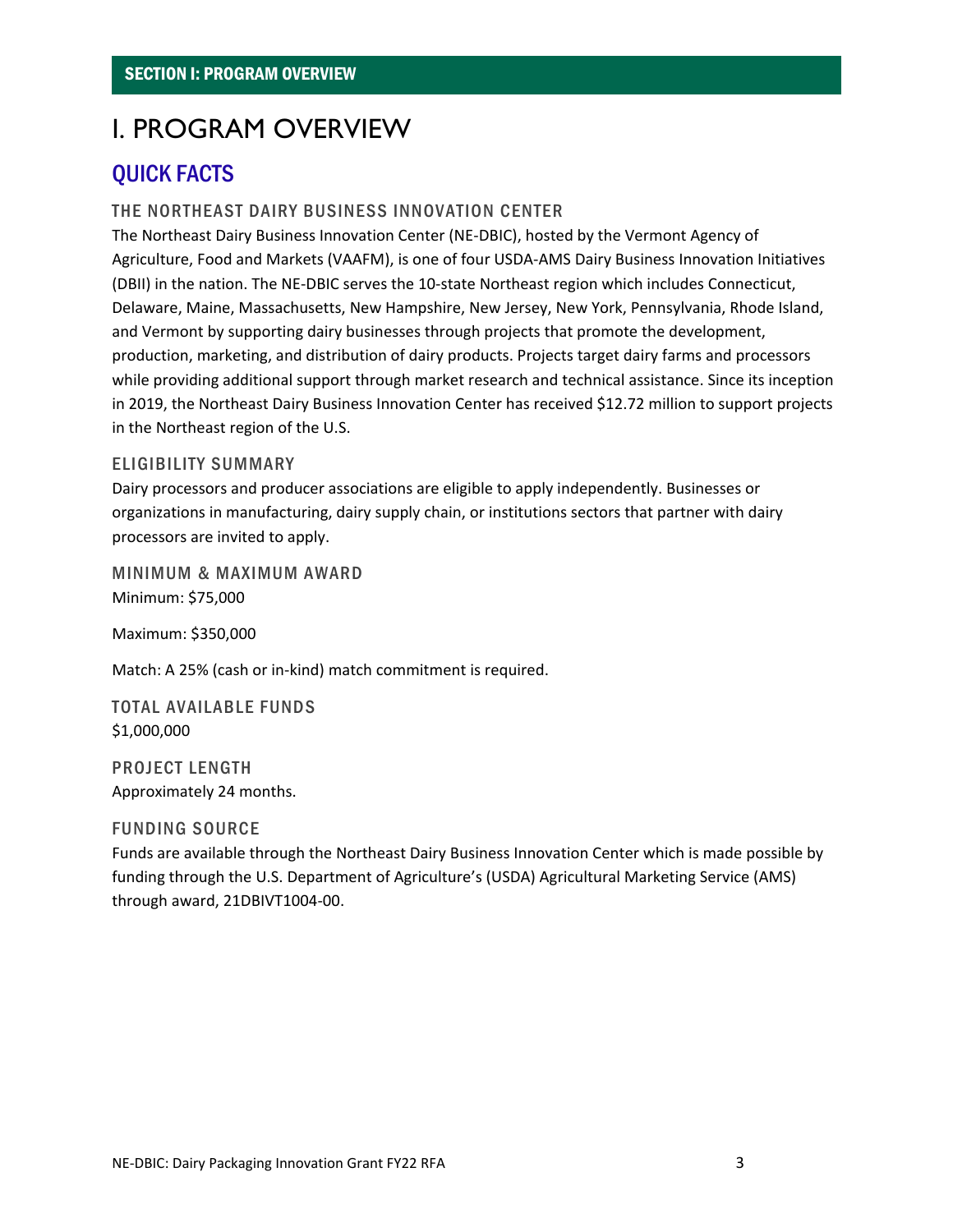## FUNDING OPPORTUNITY DESCRIPTION

### BACKGROUND

Consumers are demanding increased sustainability of dairy products and packaging. Currently, the United States lags in meeting consumer demand for sustainably produced packaging that reduces environmental impact while processors in the European Union are years ahead in their access to and utilization of recyclable packaging and alternative fluid milk packaging strategies. To remain competitive in the marketplace, dairy packaging in the U.S. needs to evolve with an eye to both sustainability and marketability, while being financially accessible and scalable to meet the needs of Northeast dairy processors.

### ELIGIBLE APPLICANTS

Applicants eligible for these funds must fall into at least one of the following categories:

- 1) Dairy processors that transform raw milk sourced from the Northeast region into an edible product and are:
	- a. licensed dairy processor in compliance with all required state and/or federal standards, as required for the sales outlets reached during the timeframe of this project; and
	- b. headquartered or based in the Northeast; and
	- c. if a value-added processor, products are manufactured within the Northeast.
- 2) Dairy producer association/dairy council<sup>[1](#page-3-0)</sup> which represents and promotes dairy products and dairy businesses of the Northeast*.*
- 3) Packaging manufacturers that partner with at least one dairy processor, as defined above.
- 4) Supply chain businesses (distributors, aggregators, retailers, etc.) that partner with at least one dairy processor, as defined above. Applicant business must:
	- a. Be headquartered or based in the Northeast; and
	- b. Sources dairy products within the Northeast; and
	- c. Purchases from and sells to businesses in the Northeast
- 5) Educational/research institutions that partner with at least one dairy processor, as defined above.

While the following are *not required to apply*, if applicant is awarded, they will need to provide:

- Certificate of Insurance listing the VAAFM as an additional insured
- Current IRS Form W-9
- Unique Entity Identifier (UEI) number acquired via SAM.gov

<span id="page-3-0"></span> $<sup>1</sup>$  For the purposes of this grant a producer association group, also known as a trade association, industry trade</sup> group, business association, sector association or industry body, is an organization that: 1) was founded, 2) is funded by businesses that operate in a specific industry related to the dairy industry. Associations receiving the majority of their funds from producer check-off dollars are not eligible.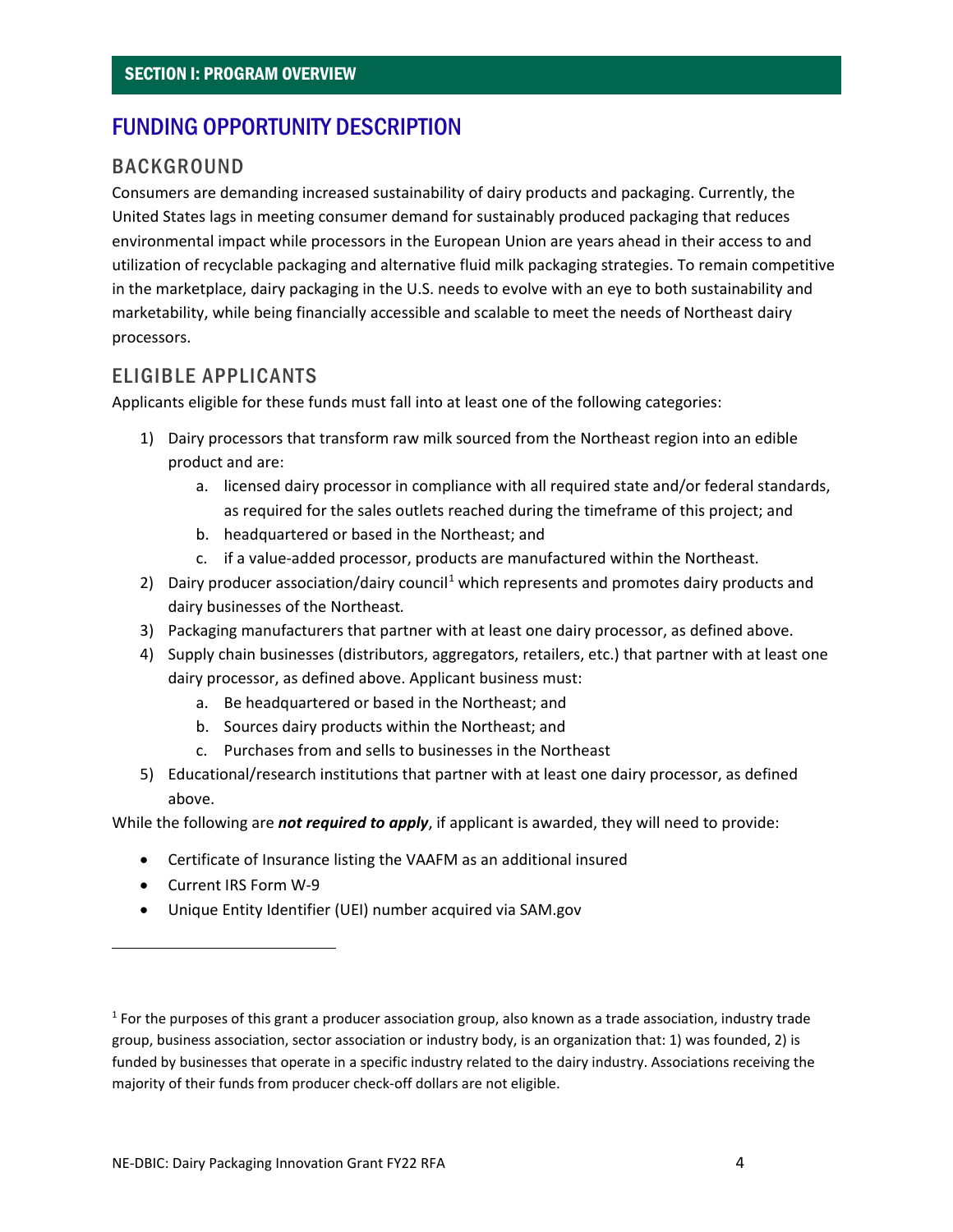### PROJECT REQUIREMENTS

The NE-DBIC seeks industry players who are actively engaged in innovation through their business and/or organization to develop projects that support modernized, climate-forward dairy packaging initiatives which address the full life cycle of packaging from production to disposal or reuse. Projects should increase collaboration across the dairy sector to ensure the greatest number of businesses will benefit. All projects must:

- 1. demonstrate sustainability, scalability, and marketability at the forefront
- 2. demonstrate accessibility of packaging innovation, particularly for the scale of processors in the Northeast
- 3. include an educational/knowledge sharing component for the industry. (This does not exclude the ability for the grantee to acquire patent protections for technologies developed within this grant project.)
- 4. incorporate partnership across sectors (minimum of one dairy processor or dairy producer association as a key partner, if applicant is not a dairy processor)

Projects which are focused primarily on research, development, and analysis must also contain outcomes that can be implemented or adopted, and the grantee must show commitment to implementation resulting from research funding.

Priority will go to projects that partner across the dairy and packaging manufacturing sector and those that can demonstrate how they will positively impact multiple dairy businesses and supply chain partners.

#### FUNDING PRIORITIES

Project approaches should address at least one of the following funding priority areas:

- 1. Reduction or elimination of virgin plastics in packaging along the dairy supply chain, including during manufacturing, transportation, sales, and disposal.
- 2. Increased use of packaging that is reusable, more highly recyclable, or made from a greater amount of recycled materials
- 3. Utilizing dairy waste byproducts (such as whey or permeate) in packaging solutions
- 4. Optimization of marketing/labeling/messaging for existing recycled, recyclable, reusable, and/or compostable packaging
- 5. Developing improved access to and utilization of recycled/recyclable packaging, compostable packaging, or other solutions to eliminating single use packaging for dairy products
- 6. Packaging that increases shelf life
- 7. Scalability/accessibility of packaging research/technologies/solutions that will benefit small and mid-sized dairy processors
- 8. Projects that leverage existing science, research, and/or knowledge on packaging innovation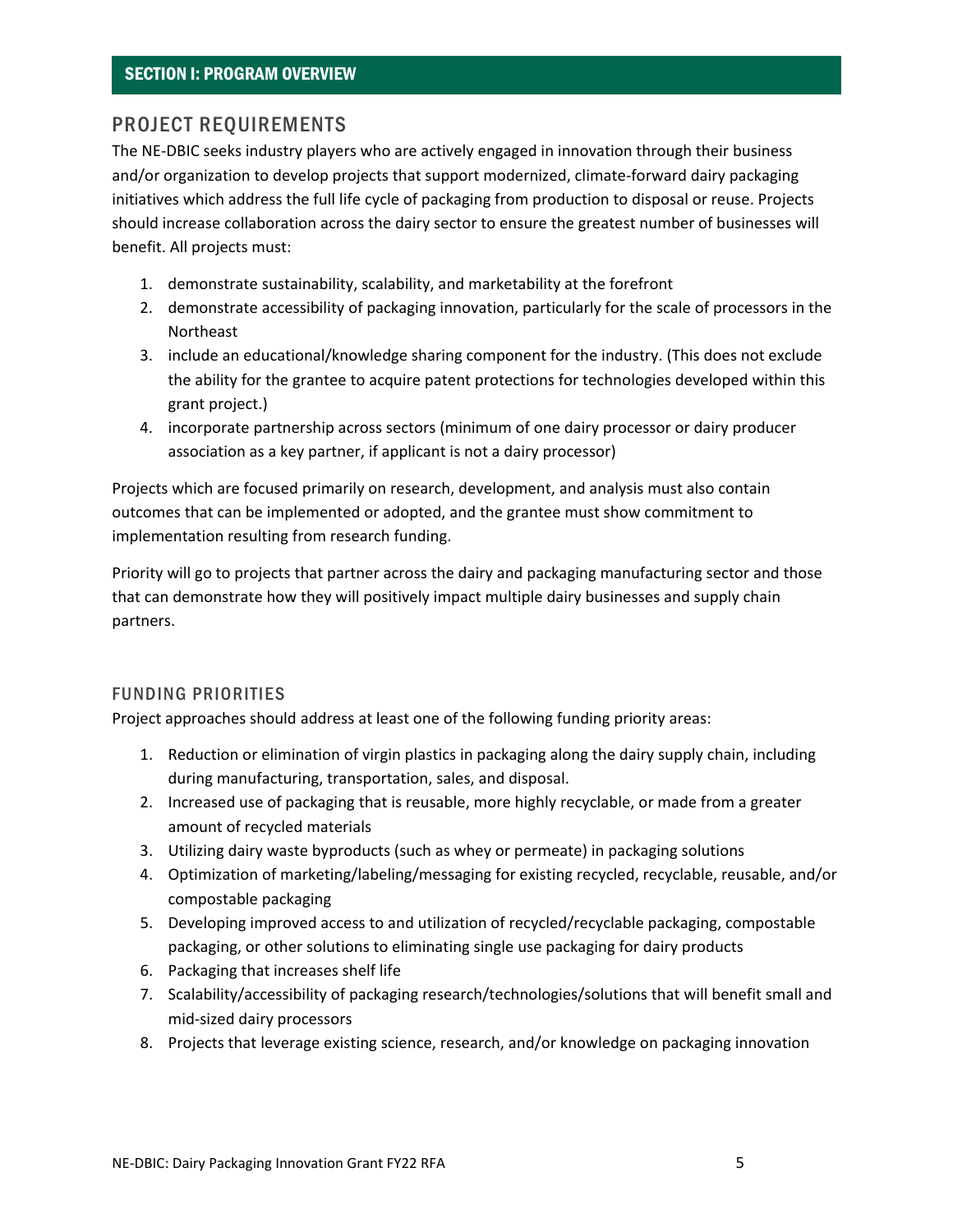#### SECTION I: PROGRAM OVERVIEW

- 9. Projects that engage qualified professional services and/or institutions with significant background in the proposed topic (e.g., research institutions, third party certifiers, advance centers)
- 10. Highly collaborative projects that leverage partnerships across dairy and manufacturing

### ELIGIBLE PROJECTS

Eligible grant activities and costs may include, but are not limited to:

- Research: Projects focused on research, development, and analysis must contain outcomes that can be implemented or adopted, and the grantee must show commitment to implementation resulting from research funding.
	- o Understanding current conditions
		- Packaging lifecycle analysis
		- Assessments/feasibility studies/market studies of current conditions:
			- existing/upcoming solutions and technologies
			- costs of conversion
			- bringing international packaging technology/manufacturing to U.S.
			- supply chain logistics pertaining to packaging
			- processors willingness/needs/requirements to adopt new packaging
			- consumer preferences/awareness/marketing opportunities
	- o Ideation
		- Establishment of thinktanks/cohort groups across dairy, manufacturing, and disposal sectors
		- Dairy processors banding together to approach non-conventional packaging partners
	- o Research & development
		- Development of "hacks" on existing equipment to adapt to other packaging materials
		- **•** Development of new packaging types that can be reused or otherwise reduce environmental impacts
		- **Research and development of new packaging opportunities, including impacts** on product quality and consumer preferences.
		- **EXEC** Sensory impacts of packaging alternatives
- **Implementation** 
	- o Packaging changeover and processor training on best practices
	- $\circ$  Design or label improvements to increase marketing appeal and/or consumer packaging awareness
	- $\circ$  Scaling, alteration of existing equipment that can utilize recycled and recyclable packaging materials
	- o Testing costs, testing/lab fees
	- o Supplies and materials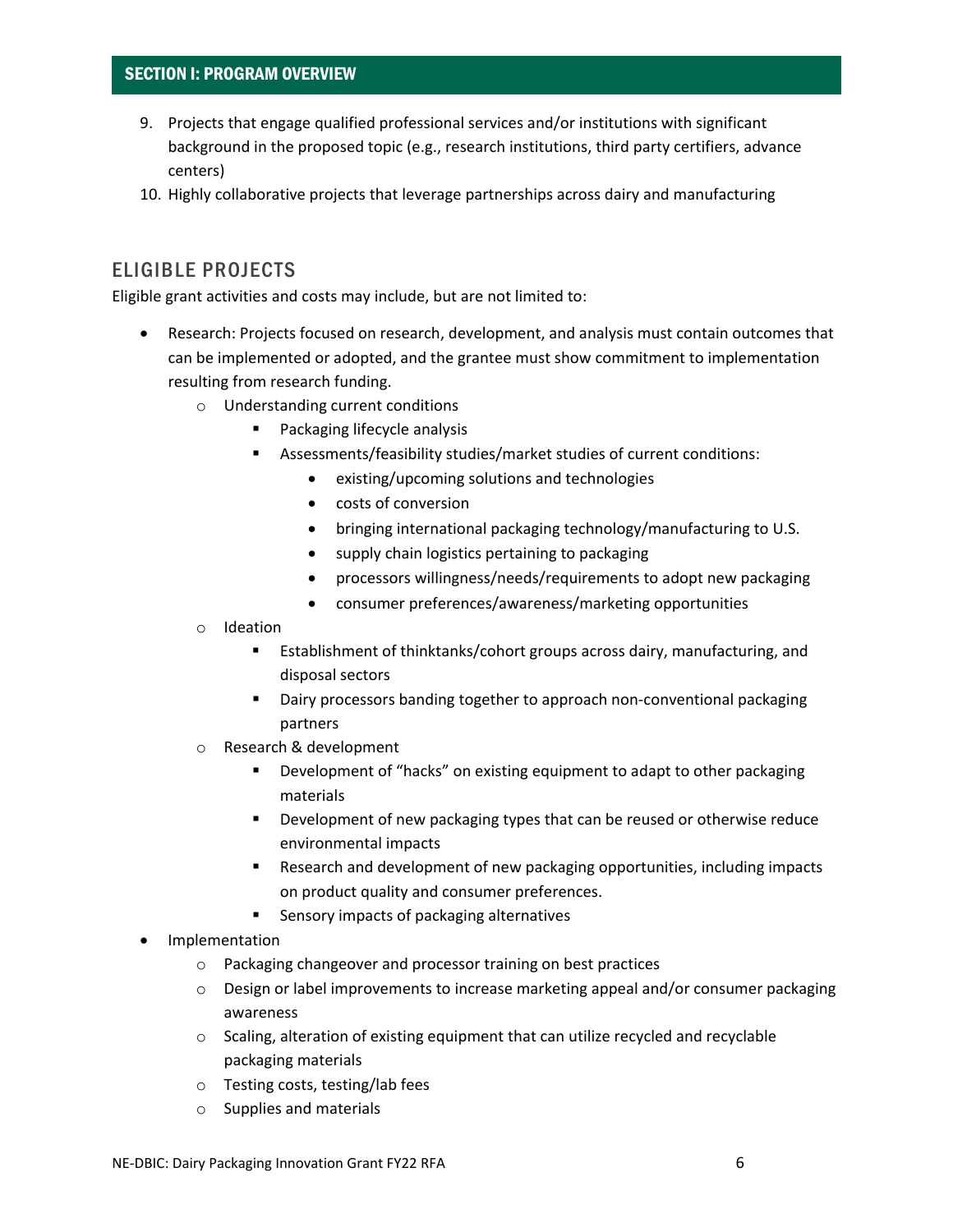#### SECTION I: PROGRAM OVERVIEW

- o Infrastructure upgrades:
	- Parts, materials/supplies (not construction)
	- **EXECTED Replacement parts for tools or equipment to accommodate new packaging**
	- **Purchase of specialized equipment necessary for the research, scientific, or** technical activities of the project
	- Rental of general or specialized equipment
- o Technical assistance, trainings, or workshops
- o Professional services/contractors
- Costs associated with:
	- o Salaries/wages to perform grant activities
	- o Conferences, rental spaces
	- o Website, mobile app development
	- o Travel

Please note that projects may only include allowable costs/activities as outlined in the 2021 [AMS Terms](https://www.ams.usda.gov/sites/default/files/media/FY2021_GD_TermsandConditions.pdf)  [and Conditions](https://www.ams.usda.gov/sites/default/files/media/FY2021_GD_TermsandConditions.pdf) (8.0 Allowable Costs and Activities).

#### EXAMPLES: ELIGIBLE PROJECTS

- *Research*
	- o *Feasibility studies for translating international packaging technology/manufacturing to U.S.*
	- o *Development and adoption of recyclable or compostable plastic film*
	- o *Developing a tool to assess lifecycle impact for dairy packaging*
	- o *Feasibility/consumer preference studies for reusable/returnable packaging*
	- o *Consumer study on changing consumer habits around purchasing practices of green packaging*
	- o *Comparative study of shelf life/quality/sensory impacts of different packaging options*
- *Cross-cutting collaborations*
	- o *Associations/groups of processors developing relationships with manufacturers for packaging product development, requesting greater % post-consumer recycled content, or bulk purchasing*
	- o *Collaborations with solid waste/composting entities to understand what disposal options are available to consumers in certain areas*
- *Product and shipping packaging*
	- o *Increased marketability of recycled/recyclable plastic milk jugs which optimizes surface area and incorporates innovative design/labeling, scalable for small fluid milk processors*
	- o *Adoption of bulk milk storage for high-use markets (such as restaurants, coffee shops, institutions)*
	- o *Development of a reusable plastic or metal bottle and sanitizing process that can replace smallscale fluid milk glass bottles to streamline reusability, decrease breakage, and minimize transport costs*
	- o *Adoption of use of home-sized milk bags*
	- o *Implementing how2recycle.info labeling*
- *Shipping packaging*
	- o *Utilization of alternative packaging materials (hemp, wood fiber, other plant-based materials)*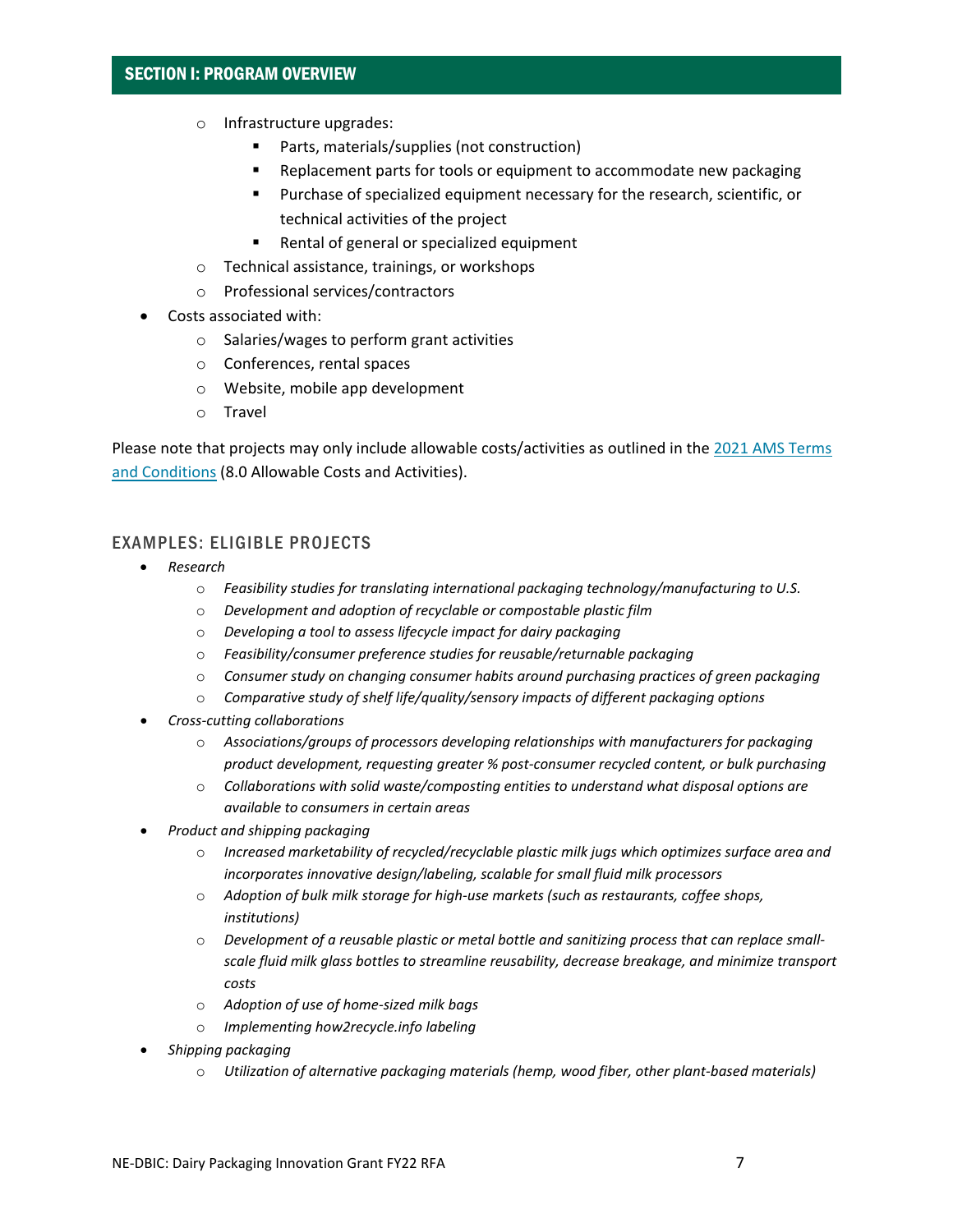#### SECTION I: PROGRAM OVERVIEW

- o *Access to reusable/recycled/recyclable/compostable shipping materials for direct-to-consumer online sales*
- o *Development and substitution of packing materials for direct-to-consumer shipping (e.g., low grade wood shavings)*
- *Supply chain:* 
	- o *Develop streamlined process and buy in with retailers/distributors for managing increased reusability*
	- o *Increasing access to self-serve bulk milk to replace single serving bottles/cartons*

#### INELIGIBLE PROJECTS

- Projects not benefitting Northeast dairy businesses
- Projects that solely support the production/sales of raw fluid milk meant for human consumption
- Projects that seek to benefit only one entity
- Development of solely proprietary materials
- Projects that do not integrate at least one dairy processor or producer
- Projects that use grant funds for:
	- o Construction
	- o Purchase or lease-to-own of land/building/facilities
	- o Purchase of general equipment (specialized equipment is allowable, with restrictions)
	- $\circ$  Purchase of vehicles (rental vehicles for the duration of the project are allowable)

#### EXAMPLES: INELIGIBLE PROJECTS

- *A research university proposes a study of bioplastics without a focus on adoption and use.* 
	- o *What would make this eligible? If the university was able to show that the research was far enough along that it was ready for a partnership with a dairy processor that would serve as a testing phase for bringing the packaging to market, this would demonstrate collaboration and steps toward adoption.*
- *A dairy processor who seeks to use funds to collaborate with a plastic manufacturer to develop a new plastic packaging without demonstrating improved lifecycle and environmental impacts.* 
	- What would make this eligible? If this processor could show they were working to develop an *easily recyclable plastic container that would be piloted in collaboration with other Northeast dairy processors, this would increase the competitiveness of the application.*
- *A manufacturer has developed a hemp-based, biodegradable dairy packaging product and want funds to help market it to dairy processors.* 
	- o *What would make this eligible? The manufacturer could develop partnerships in a locality with both 1) key solid waste/disposal companies that can, in fact, compost the new packaging and 2) dairy processors that sell into that market, to develop a complete a lifecycle plan for that product.*

Interested in some of the work that has been done that has inspired the development of this grant opportunity? Refer to the [Dairy Packaging Innovation Grant Q&A](https://agriculture.vermont.gov/document/dairy-packaging-innovation-grant-qa) for links to some of the projects that we find interesting in the world of innovative packaging these days.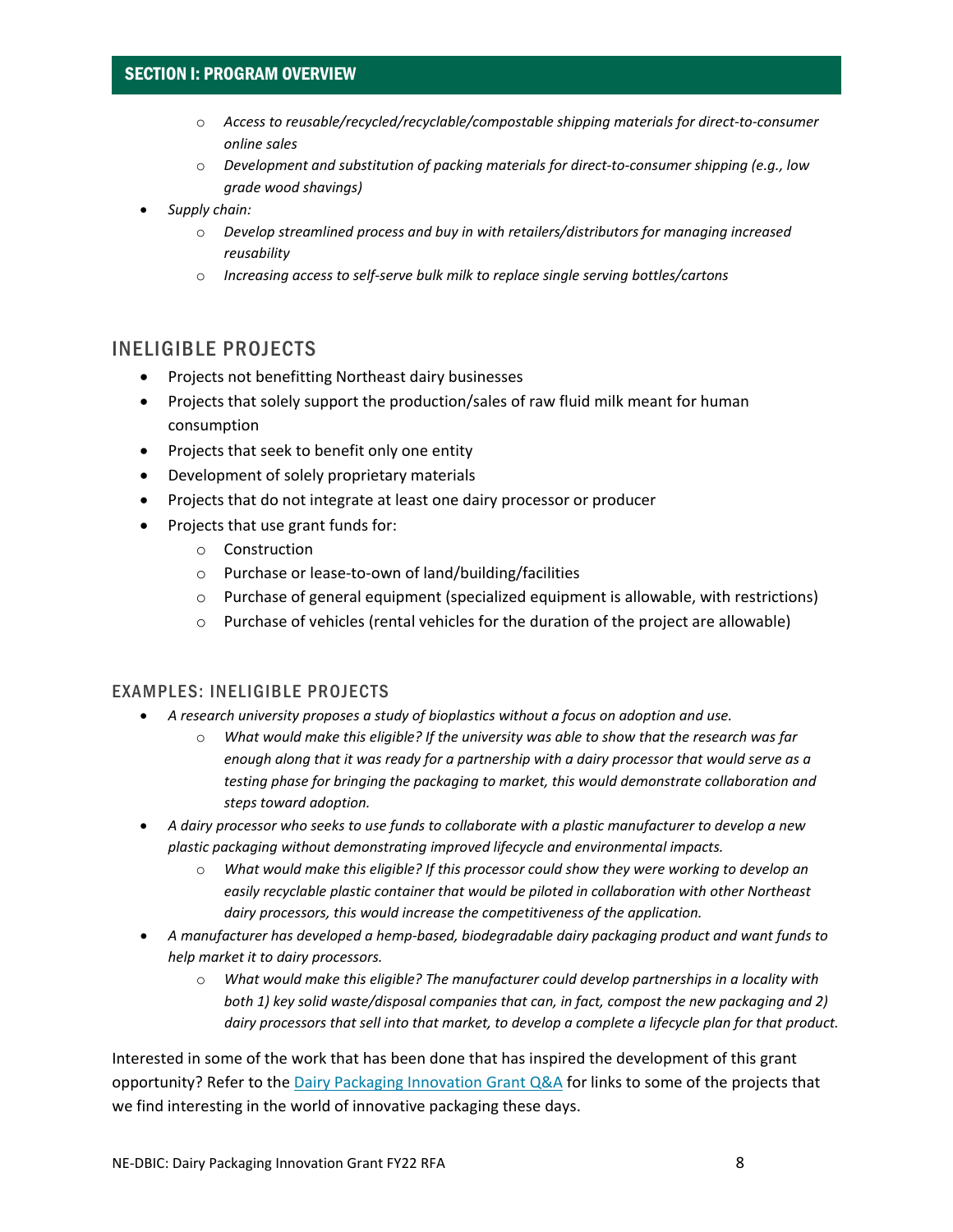If you need help to ensure that your project concept is eligible, please reach out. NE-DBIC staff can talk through your project with you to help ensure you are on the right track.

### MATCHING FUNDS

All proposals must show matching funds which represent at least 25% of the grant request to go toward the grant project. For instance, for a grant request of \$100,000, the applicant must demonstrate at least \$25,000 in match. Matching funds may be contributed by the applicant or by another organization and must take place during the grant period. The 25% required match may be any combination of cash and in-kind funds in any expense category.

**Examples of cash match** include funds in the bank, funds contributed by another organization, bank loans, applicant labor, and compensation of employees. Labor rates should be in line with current market rates.

**Examples of in-kind match** include goods or services provided during the grant period for which no expenditure is made (e.g., contractors, consultants, supplies, or equipment provided pro bono for the project; volunteer labor; and/or donated supplies that are not part of the normal cost of doing business). In-kind contributions must be made during the grant agreement period and be directly related to the project.

| <b>Expense</b>             | <b>Grant Funds</b> | <b>Applicant</b><br>Contribution | <b>Applicant</b><br>Contribution<br>- In-kind |
|----------------------------|--------------------|----------------------------------|-----------------------------------------------|
| Category                   | <b>Requested</b>   | - Cash Match                     | Match                                         |
| Contractual/<br>Consultant | \$70,000           |                                  |                                               |
| Personnel                  |                    | \$20,000                         |                                               |
| <b>Fringe Benefits</b>     |                    |                                  |                                               |
| Travel                     |                    |                                  |                                               |
| Equipment                  |                    |                                  |                                               |
| <b>Supplies</b>            | \$20,000           |                                  | \$5,000                                       |
| Other                      | \$10,000           |                                  |                                               |
| Total                      | \$100,000          | \$20,000                         | S5.000                                        |

#### **Example of an eligible budget:**

### LETTERS OF COMMITMENT/SUPPORT

At least one letter of commitment or support is required for the pre-application. For those applications submitted from entities other than dairy processors or producer associations, the pre-application stage must include letters of commitment from all named dairy processor partners included in the project.

• **Letters of Commitment** should articulate project partners' involvement and identify the contributions they will make to ensure the project's success. Match contributors should describe and assign value to their match commitment (including financial or in-kind support).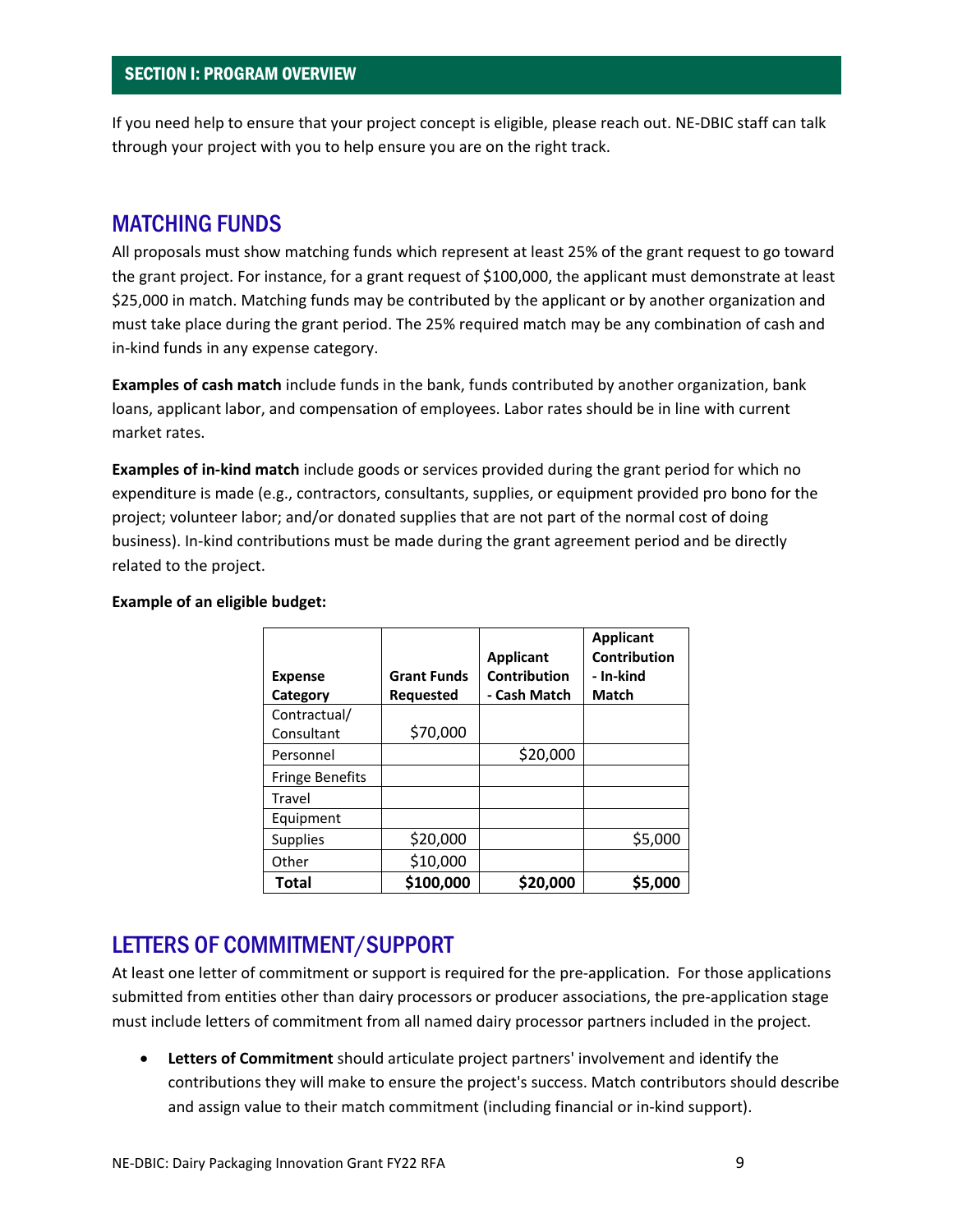• **Letters of Support** should articulate general support from other organizations/businesses and should describe the benefits of the project both for the applicant business and the greater dairy sector.

## HOW TO APPLY

All applications must be submitted via the WebGrants system at [agriculturegrants.vermont.gov.](http://agriculturegrants.vermont.gov/) No paper applications will be accepted. Pre-applications will be accepted from February 3, 2022 – March 17, 2022 at 2:00 PM ET. For those applicants invited to submit a full proposal, the deadline for submitting a full application is expected to be June 3, 2022.

Applicants that have not previously registered in WebGrants will need to allow 1-2 business days for their registration to be processed. During that time, applicants will not be able to login to start an application. Please plan your application process accordingly.

We strongly advise that you submit your application ahead of the deadline. Be advised that technical assistance with WebGrants may not be available shortly before deadlines; please plan accordingly.

### APPLICATION REVIEW

Pre-applications and full applications will each be reviewed by a multi-state NE-DBIC advisory committee comprised of representatives from Northeast state agriculture agencies/departments, agriculture extension agencies, manufacturing stakeholders, and dairy industry stakeholders. See Section III: Scoring Criteria.

### AWARD INFORMATION

All applicants will be notified of the NE-DBIC decision of whether or not they have been selected to submit a full proposal for their proposed project. Awards will be approximately 24 months in length.

## KEY DATES

#### DATES MAY BE SUBJECT TO CHANGE

| <b>January 20, 2022</b>      | Request for Application (RFA) released                                                     |  |  |
|------------------------------|--------------------------------------------------------------------------------------------|--|--|
| February 3, 2022             | Pre-application period opens                                                               |  |  |
| March 17, 2022 at 2:00 PM ET | Pre-application closes                                                                     |  |  |
| April 8, 2022                | Applicants notified of pre-application decision;<br>invitations to submit full application |  |  |
| June 3, 2022 at 2:00 PM ET   | Full application closes                                                                    |  |  |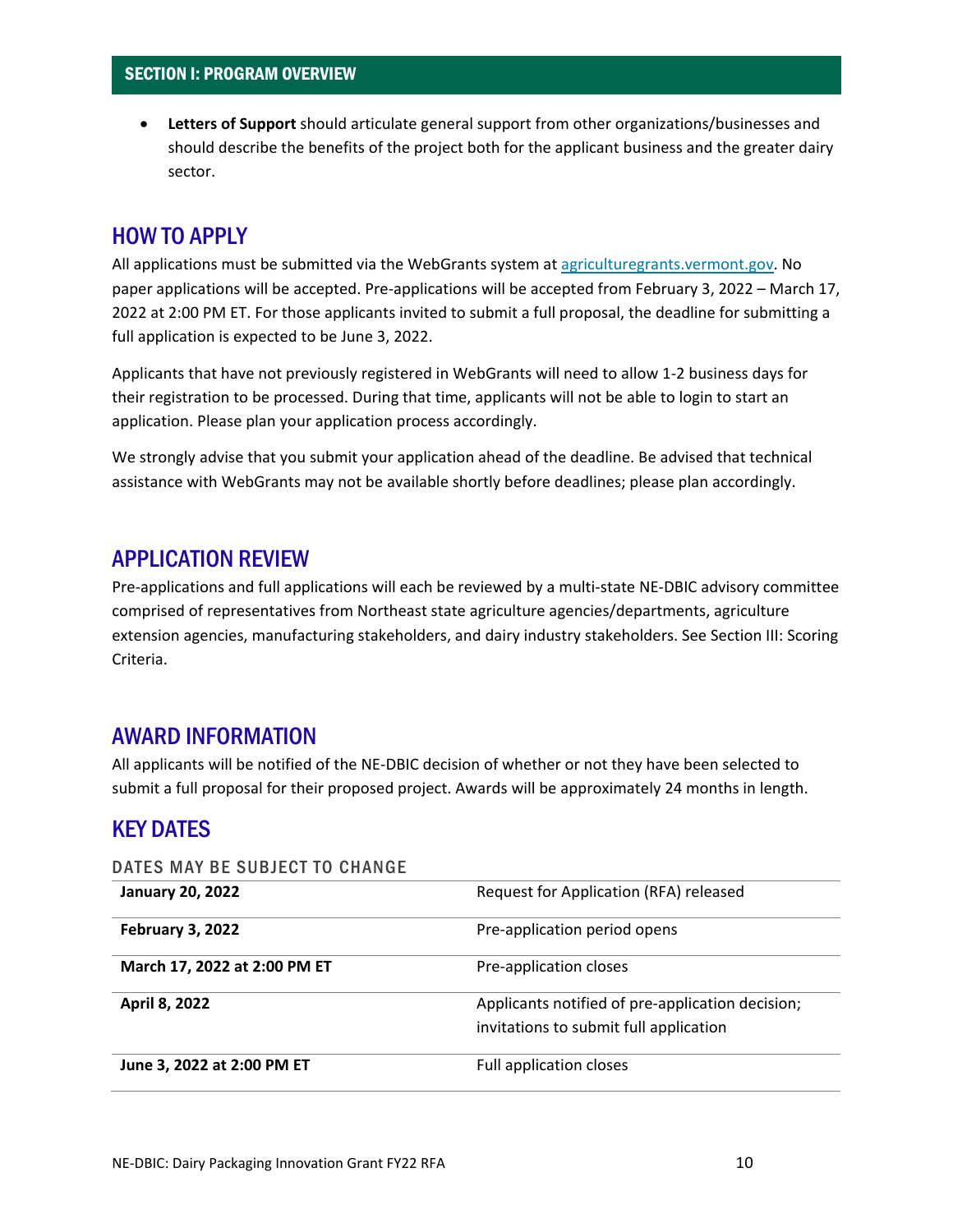| <b>SECTION I: PROGRAM OVERVIEW</b> |                            |
|------------------------------------|----------------------------|
| Late-June 2022                     | Applicants notified        |
| <b>August 1, 2022</b>              | Estimated grant start date |
| July 31, 2024                      | Project end date           |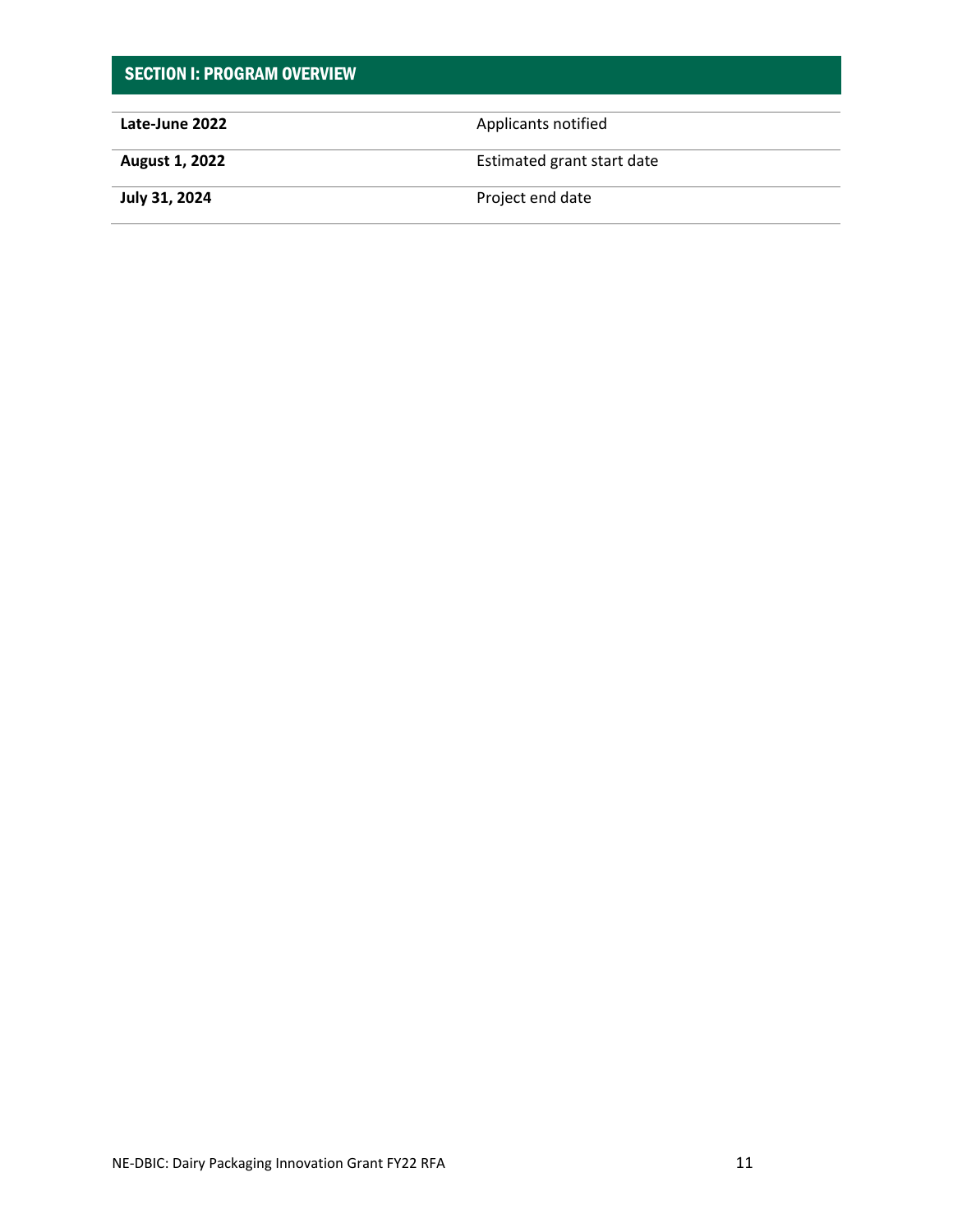## <span id="page-11-0"></span>II. FULL PRE-APPLICATION

A pre-application provides a summary of your project idea and estimated budget. After reviewing preapplications, the review committee will invite applicants with the top-ranking proposals to submit full applications. The pre-application content is listed below but may be subject to change. Please reference the [WebGrants Application Guide](https://agriculture.vermont.gov/grants/howtoapply) for guidance on completing your application in the WebGrants system.

## APPLICANT INFORMATION

Applicant Information

• Business/organization name, legal entity (e.g., LLC, sole proprietor, etc.), primary contact information

Applicant Eligibility

- Is the applicant an established dairy processor that transforms raw milk into an edible product and is compliant with all required state and/or federal standards? If yes:
	- o Is the applicant headquartered or based in a Northeast state (CT, DE, MA, ME, NH, NJ, NY, PA, RH, or VT)?
	- o Does the applicant source or produce milk that originates within the Northeast?
	- o Does the applicant manufacture dairy products in the Northeast?
- Is the applicant a dairy producer association that represents and promotes dairy products originating from the Northeast? *For the purpose of this grant, a producer association group, also known as a trade association, industry trade group, business association, sector association or industry body, is an organization founded and funded by businesses that operate in a specific industry.* If yes:
	- $\circ$  Describe your producer association, addressing: 1) founding members, 2) how association is funded, 3) industry scope covered by the association, and 4) association activities.
	- $\circ$  If your association encompasses products other than dairies, describe how you will ensure that the project will benefit dairy only.
	- o Does this association receive funds from producer check-off dollars? If yes:
		- What percent of the association's annual operating budget comes from producer check-off dollars?
- Is the applicant from a packaging manufacturing business?
- Is the applicant from a supply chain business? *Supply chain is inclusive of any non-dairy business/organization involved in getting value-added dairy products to end consumers.*
- Is the applicant from an educational/research institution?
- Describe your business/organization in terms of size (gross sales, number of employees, production volume), scope, markets, number of years in business, relevance to the topic of this grant, and long-term vision.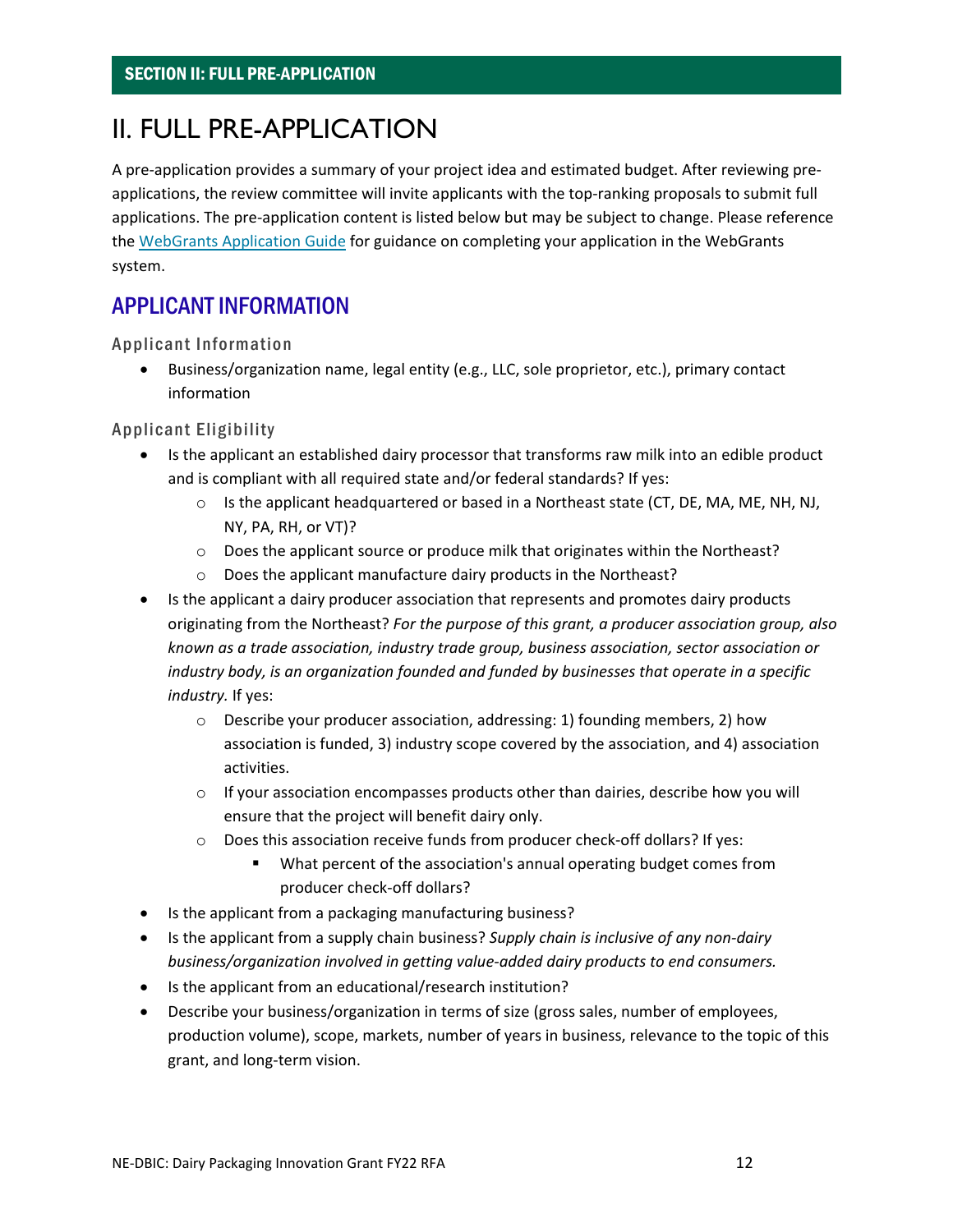## PROJECT OVERVIEW

Project Summary

- Total grant funds requested.
- Amount of matching funds.
- Summarize the proposed project in a couple of sentences.
- Provide a project description which comprehensively describes your vision of this project. Describe the following, including any background as needed. *The response to this question should clearly reflect funding opportunity description, eligibility, and requirements listed in the RFA.*
	- 1. issues you plan to address and why they are relevant and important
	- 2. goals for the project
	- 3. outline of activities you would like to include
	- 4. opportunities that you see for partnership
	- 5. desired outcomes
- Identify 1-3 funding priorities, as defined in the RFA, that your project addresses and provide an explanation of how your project aligns. *Please list the funding priority (as written in the RFA) that you are addressing, followed by your explanation.*
- What will success look like for this project?
- Describe who will benefit from this project and how they will benefit.
- What challenges do you anticipate and how do you plan to adapt to them?
- Describe your experience and successes implementing similar past work.
- Provide an overview of your intended budget: How will you use both grant funds and match contributions (in-kind and/or match)?

Letters of Commitment or Support

- At least one letter of commitment or support is required for the pre-application. For those applications submitted from entities other than dairy processors or producer associations, the pre-application stage must additionally include letters of commitment from all named dairy processor/dairy producer association partners included in the project. Additional letters will increase the competitiveness of the application.
	- o Letters of Commitment should articulate project partners' involvement and identify the contributions they will make to ensure the project's success. Match contributors should describe and assign value to their match commitment (including financial or in-kind support).
	- o Letters of Support should articulate general support from other organizations/businesses and should describe the benefits of the project both for the applicant business and the greater dairy sector.

Budget

• Complete the budget table with estimates of grant and match amounts. For those applicants invited to submit full applications, total grant budget amounts will be permitted to be adjusted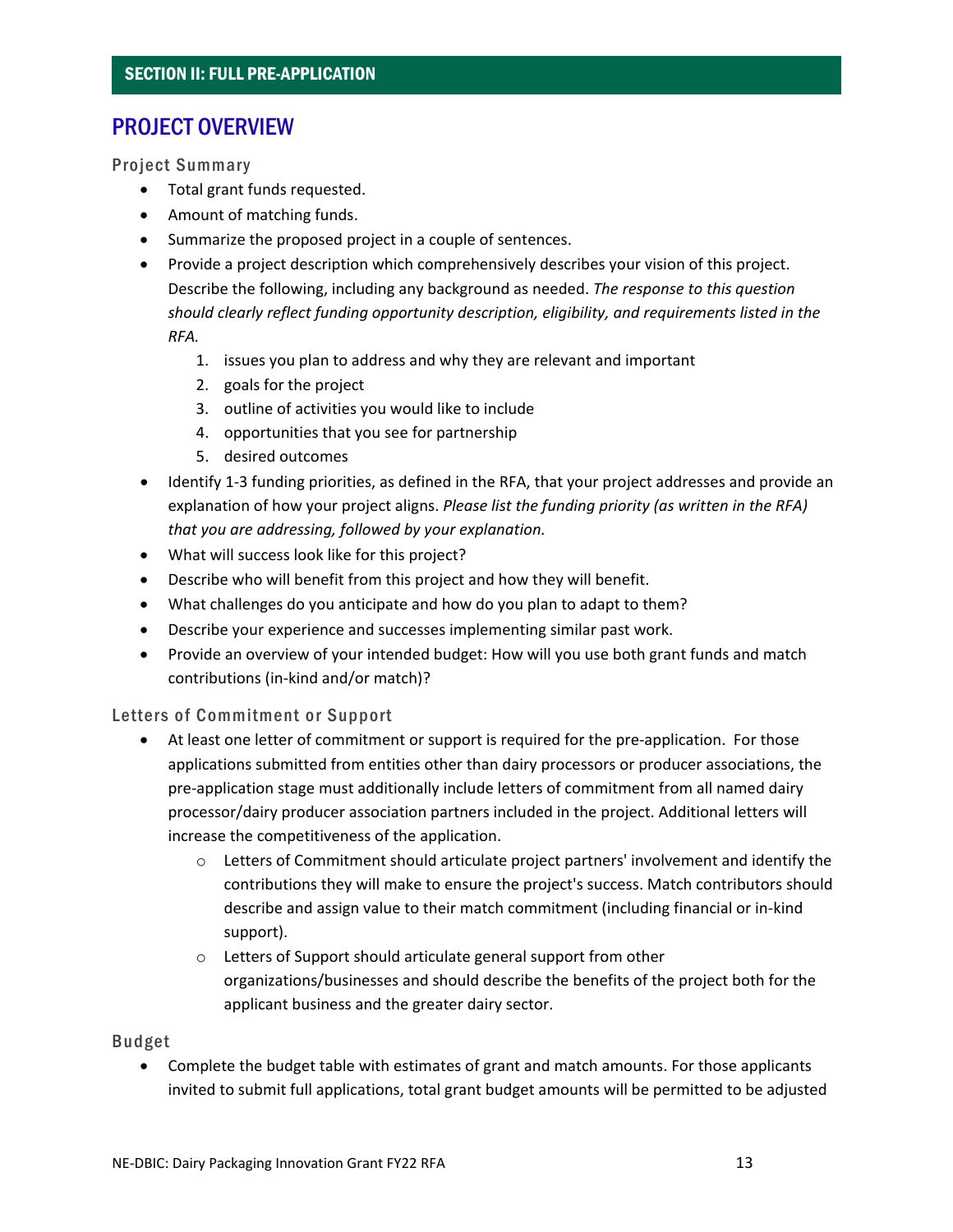up to 10% from the pre-application to full application. Line items may be changed without restriction.

- o Match contributions:
	- **Projects must demonstrate matching funds of at least 25% as cash and/or in**kind sources. (e.g., \$100,000 of requested funds requires at least \$25,000 in match contributions.). Do not need to adhere to AMS allowable costs
	- **Match contributions are not required to reflect 25% per expense line, but they** must make up 25% of the total grant ask. (For example, a grant request for \$70,000 in supplies and \$50,000 in personnel could be matched with \$60,000 of equipment.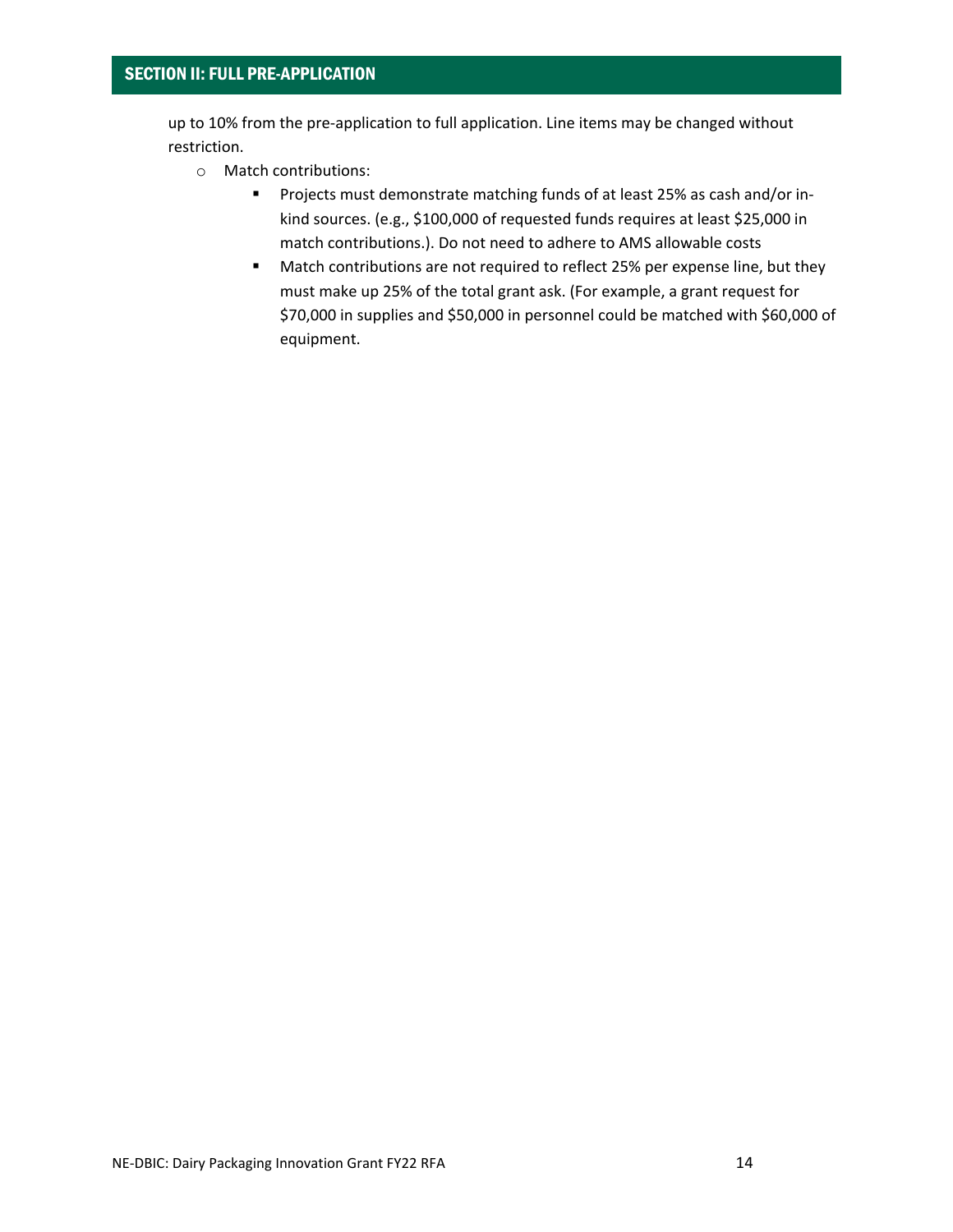## <span id="page-14-0"></span>III. PRE-APPLICATION SCORING CRITERIA

## REVIEWER SCORING CRITERIA

### Project Proposal (100 points)

| Project overview illustrates an impactful and realistic project that supports<br>modernized, climate-forward dairy packaging initiatives for the region. Proposal<br>indicates an understanding of the relevant issues and shows a well-conceived set of<br>goals and desired outcomes as well as planned activities and partnerships.  | 30 points |
|-----------------------------------------------------------------------------------------------------------------------------------------------------------------------------------------------------------------------------------------------------------------------------------------------------------------------------------------|-----------|
| Application clearly describes a vision for the project which addresses 1) sustainability,<br>scalability, and marketability, 2) accessibility of innovation to processors, 3)<br>educational/knowledge sharing component, 4) partnerships across sectors.                                                                               | 20 points |
| Applicant demonstrates that their project is well-aligned with funding priorities and<br>provides compelling details to support that.                                                                                                                                                                                                   | 15 points |
| Applicant's letter(s) of commitment/support demonstrates the potential for project<br>success. Any applicants who are not processors or producer associations have both<br>identified one or more processor/producer association partner and included letters of<br>commitment from each listed processor/producer association partner. | 15 points |
| Budget and budget overview are realistic and sufficient. Applicant indicates intent to<br>secure the required percentage of match contribution.                                                                                                                                                                                         | 20 points |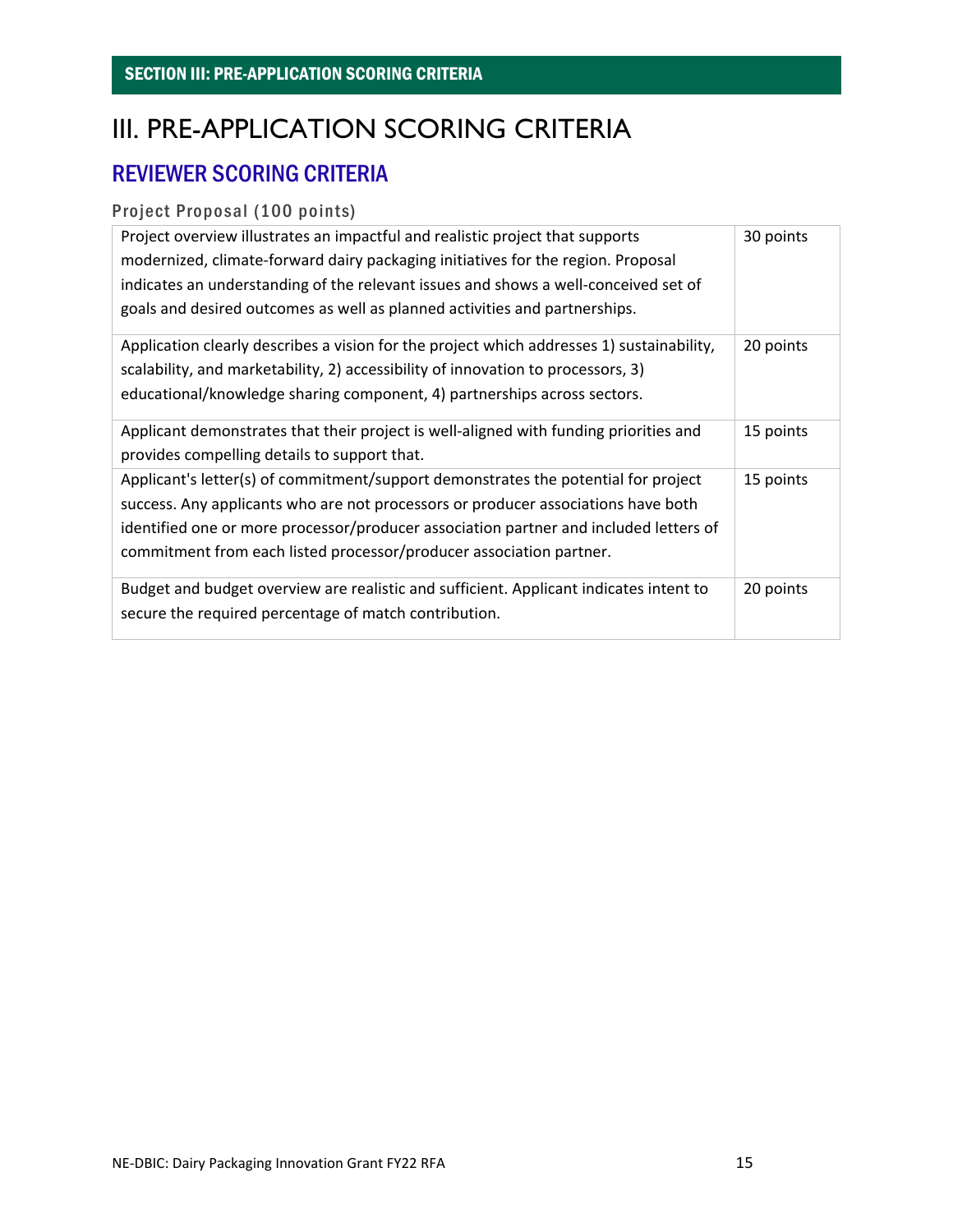## <span id="page-15-0"></span>IV. FULL APPLICATION

Applicants whose pre-application is approved for advancement will be able to begin editing their full application at any point after receiving their approval notification by email. Invitations to submit a full application will include a supplement to this RFA with an outline of all required full application content. In addition to any needed edits to the information required in the pre-application, the full application will require additional information to be submitted.

Additional details regarding the full application will not be shared publicly and will be sent only to applicants whose pre-application has been approved for advancement. Application content will include:

- Applicant entity history, including a business plan
- Project details about project team and partnerships
- Project workplan, activities, and key dates
- Expected outcomes
- Additional letters of support/commitment
- Additional documentation to increase the competitiveness and context for the project
- Budget and detailed budget narrative
- Anticipated program income generated by grant activities

All projects requesting \$150,000 or more in grant funds will be required to present a brief virtual video pitch to a subset of the review committee. It is optional for applicants with projects requesting less than \$150,000 to provide a project pitch. Each pitch will be 5-10 minutes in length and should include a project overview, explanation of project feasibility, and anticipated project impacts on the dairy supply chain and/or market sector.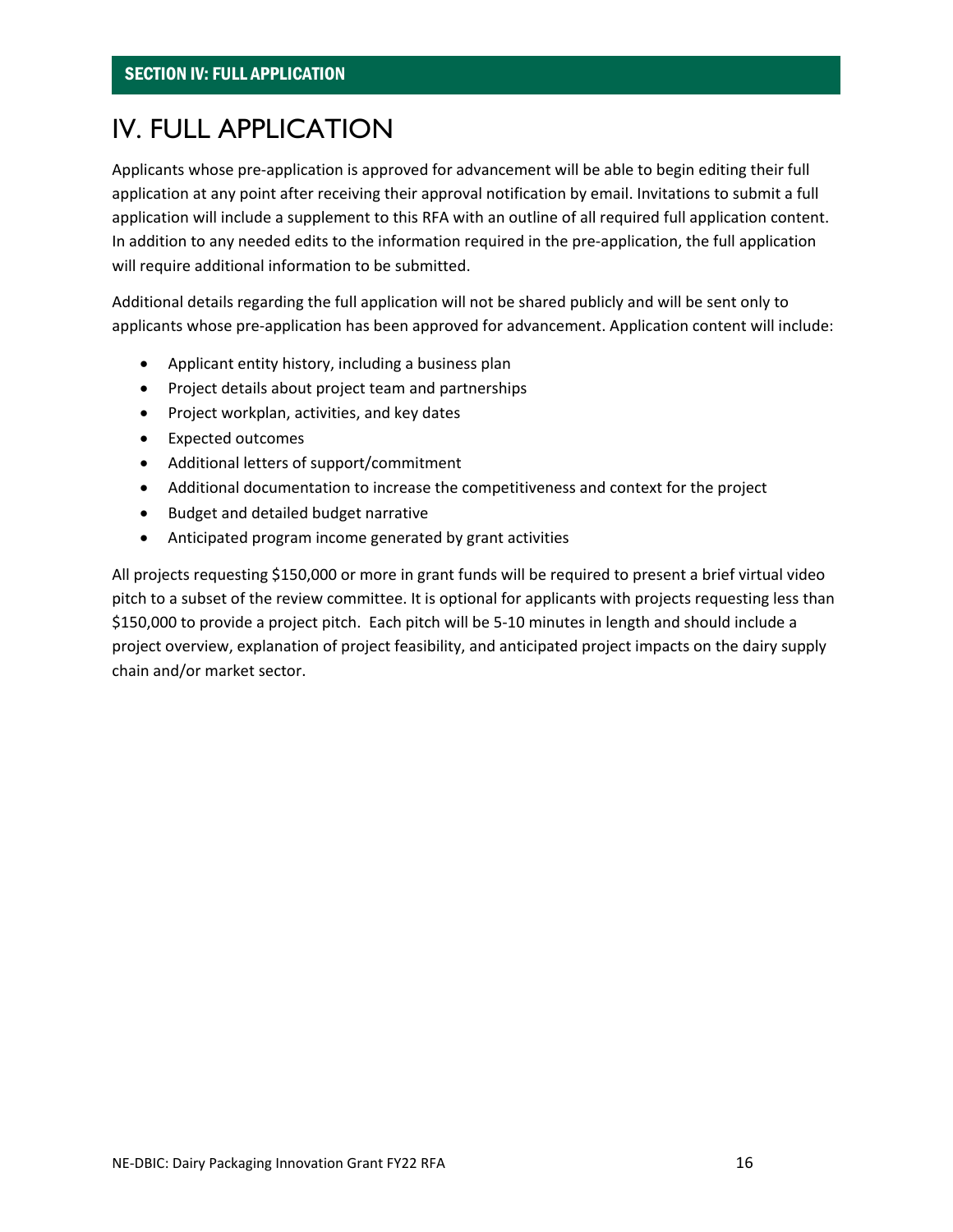## <span id="page-16-0"></span>V. GRANT MANAGEMENT & REPORTING

## GRANT AGREEMENT & PAYMENT

Prior to receiving funding, successful applicants must sign a grant agreement with the Northeast Dairy Business Innovation Center via Vermont Agency of Agriculture, Food & Markets (VAAFM) indicating their intent to complete the proposed project and authorizing NE-DBIC/VAAFM to monitor the project's progress. The grant agreement will include provisions (terms and conditions) set by the State of Vermont as well as any program-specific requirements. Review Attachment C - [Standard State Provisions](https://bgs.vermont.gov/sites/bgs/files/files/purchasing-contracting/Forms/ATTACHMENT%20C%20-%20rev%20Dec%202017%20CLEAN.pdf)  [and Contracts and Grants](https://bgs.vermont.gov/sites/bgs/files/files/purchasing-contracting/Forms/ATTACHMENT%20C%20-%20rev%20Dec%202017%20CLEAN.pdf) (12/15/2017 Revised).

Prior to commencement of work and release of any payments, grantee will be required to submit:

- A. A certificate of insurance consistent with the requirements set forth in Attachment C of the grant agreement. [Not required if grantee has a curent certificate of insurance on file with the Agency of Agriculture.]
- B. A current **IRS Form W-9** (Request for Taxpayer Identification Number and Certification), signed within the past six months
- C. A Unique Entity Identified number, acquired through SAM.gov
- D. Documentation verifying pledged matching funds, as applicable.

## GRANTEE PAYMENT SCHEDULE

- **Initial payment: 40%** of the total grant will be paid to the grantee upon receipt of certificate of insurance and IRS Form W-9, confirmation of Unique Entity Identifier number, and claim submission in WebGrants. Failure to submit all required documents and an executed copy of the grant agreement within 30 days of receipt may result in the loss of awarded funds.
- **Second payment: 20%** of the total grant will be issued upon approval of grantee's first interim performance report by the grant manager and receipt of a claim in WebGrants.
- **Third payment: 20%** of the total grant will be issued upon approval of grantee's second interim performance report by the grant manager and receipt of a claim in WebGrants.
- **Final payment: 20%** of the total grant will be issued upon approval of grantee's final performance report, the completion and submission of a survey provided by the grant manager, and receipt of a claim in WebGrants.

The final performance report is due no later than 30 days after the grant end date. Final invoices must be submitted to the State within 45 days of the grant expiration date. Invoices submitted before the completion of an interim or final report will not be paid until the report has been received, reviewed, and accepted by the grant manager. The State cannot reimburse the grantee for work performed after the expiration date of the grant.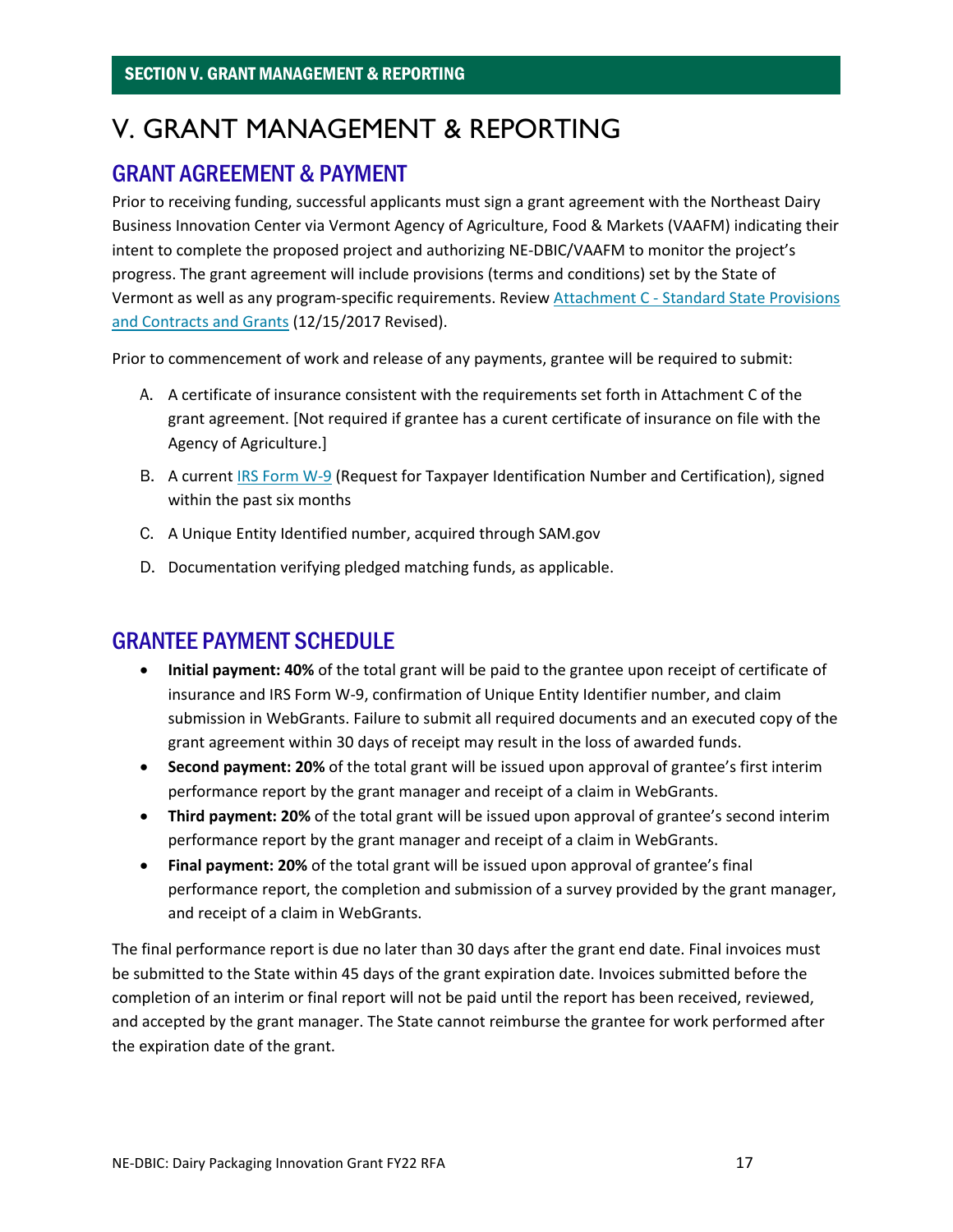## REPORTING REQUIREMENTS

The following reporting is required under this grant program:

- 1. Grantees will submit two Interim Performance Reports mid-project which may include:
	- a. Summary of status of grant activities
	- b. Description of successes and challenges
	- c. Discussion of any modifications deemed necessary and justification for changes
	- d. Documentation of any marketing/promotion of project
	- e. Photos/documentation that demonstrates grant activities.
	- f. Expenditures to date
- 2. Grantees will submit a Final Performance Report and complete a survey no later than thirty (30) days from the grant end date. Final reports may include:
	- a. Summary of achievements from this project including impacts on the community, public, and other businesses/organizations
	- b. Description of any challenges or changes to the project
	- c. Lessons learned from this project
	- d. Opportunities that arose from the completion of this project
	- e. Plans to build on the work completed under this grant
	- f. Representative documentation and photos representative of the full breadth of activities under this grant
	- g. Final expenditures
	- h. Project outcomes:
		- i. Results of grantees measurements of success
		- ii. New and existing outlets
		- iii. Sales increases
		- iv. Increases in revenue
		- v. Jobs maintained/created
- 3. A post-grant survey will include questions which pertain to metrics regarding the following:
	- a. Increase in consumption of and access to dairy projects
	- b. Increase in sales of dairy products
	- c. Development of new market opportunities for dairy producers and processors
	- d. Dairy farmer/processor satisfaction of grant activities

The NE-DBIC/VAAFM reserves the right to utilize and/or summarize information and photos provided through these reports to use on publications/promotions.

NE-DBIC via VAAFM reserves the right to modify the above reporting requirements during the project. Information submitted in any report under this program will be a public record. Failure to adhere to reporting requirements and deadlines may disqualify the grantee from future grant opportunities through the NE-DBIC or State of Vermont.